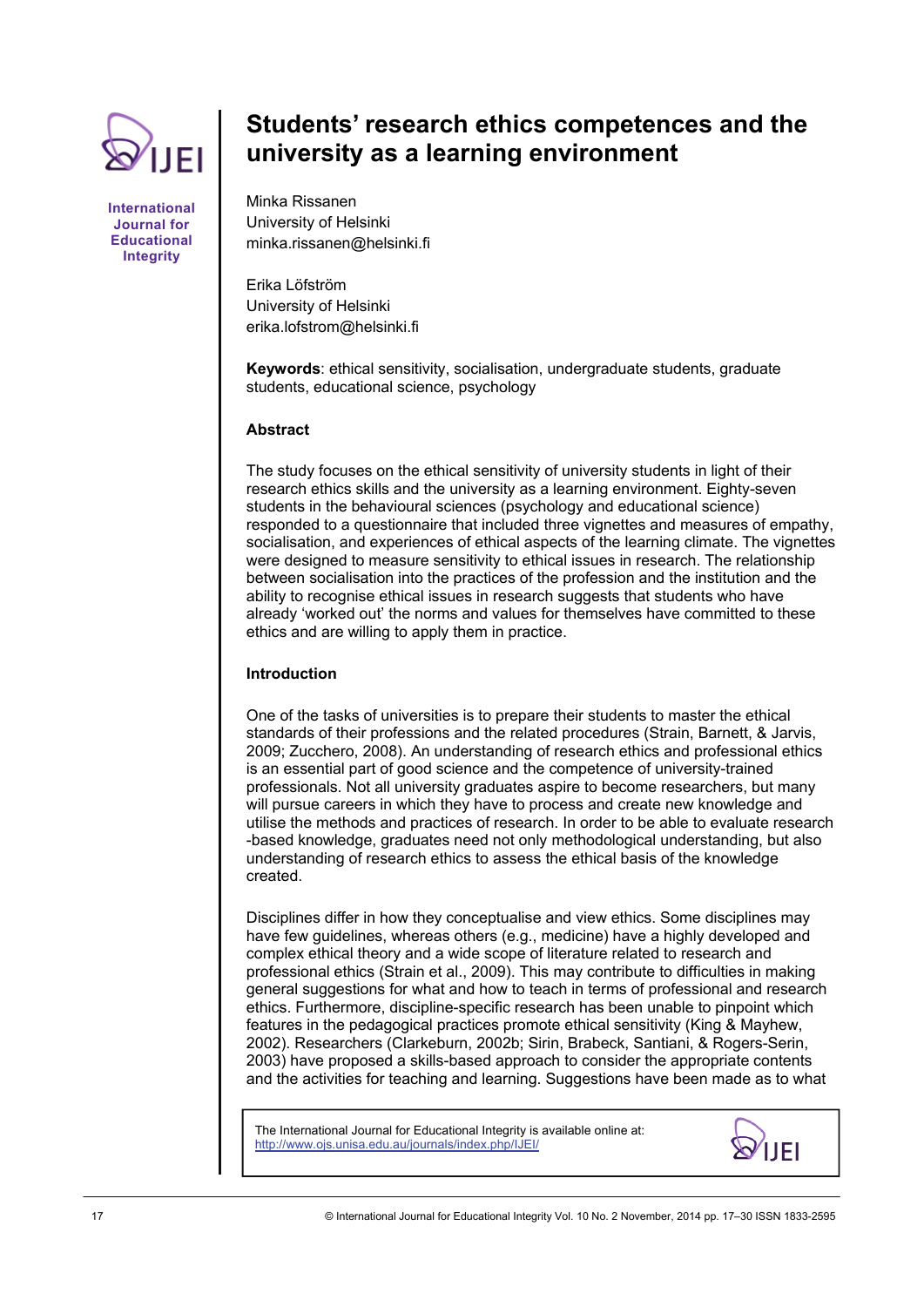might be the most effective ways of teaching integrity and research ethics to university students. An infusion of ethics content throughout curricula has been proposed as the most effective way of teaching ethics-related content to university students; however, Sanders and Hoffman (2010) found only ambiguous support for this claim. Class discussions along with syllabi and course outlines that acknowledge academic integrity have been suggested as effective means of encouraging student learning about academic integrity and ethics (Gynnild & Gotschalk, 2008). Also specific courses or interventions addressing research ethics have been proven successful (Burr & King, 2012; Clarkeburn, 2002a; Fisher & Kuther, 1997; Zucchero, 2008).

In addition to formal course work, learning also takes place in less formal encounters with faculty through observation and interaction (Kitchener, 1992). An ethical climate or culture (Ferguson, Masur, Olson, Ramirez, Robyn, & Schmaling, 2007; Kalichman & Friedman, 1992; Roberts, Kavussanu, & Sprague, 2001) influences the willingness of members of the academic community to engage either in ethical research behaviour or unethical behaviour depending on how they interpret the prevailing norms. This indicates the importance of contextual variables in learning about academic integrity and ethical conduct in research. Van Hooft's (2009) proposal, namely, that ethics should be both the object and the context of teaching throughout higher education, is understandable in light of studies that pinpoint the influence of contextual variables on learning about integrity and ethics. Therefore, this study focuses on the university as a learning environment for developing sensitivity to ethical issues in a research context. In this study, the university learning environment is approached through contextual factors, such as students' experiences of the institutional climate and their perceived socialisation into the profession and the institution of study. We have also considered empathy as a personal aspect, which a number of researchers (e.g., Bebeau, Rest, & Narvaez, 1999; Eisenberg, Cumberland, Guthrie, Murphy, & Shepard, 2005; Sparks & Hunt, 1998; Sadler, 2004; Weaver, 2007) have associated with ethical or moral sensitivity.

This study focuses on undergraduate and graduate psychology and educational science students' experiences of the university learning environment and the students' ability to identify ethical issues in research. There has been relatively little research on student learning of research ethics in the humanities and the social and behavioural sciences (see Wagner, Garner, & Kawulich, 2011). This is striking considering that in these fields, especially the social and behavioural sciences, researchers often conduct research with human participants. When working with human participants, researchers run the risk of psychological and social harm, making it vital that the researcher adhere to ethical standards to protect the participants.

#### **Teaching and learning research ethics in the behavioural sciences**

In their extensive review of studies on the teaching of research methodology between 1997 and 2007, Wagner et al. (2011) identify only two studies that address the teaching of research ethics, namely, those by Brinthaupt (2002) and McGinn and Bosacki (2004). McGinn and Bosacki (2004) found that graduate students in educational science generally harboured many uncertainties and questions regarding research ethics and research work. To address these uncertainties, the authors suggested that research courses need to foster reflective researchers who consider research-related decisions in light of pragmatic, philosophical, ethical, and moral perspectives encompassing all aspects in the research process (i.e., research design, method, data analysis, dissemination).

More recently, Burr and King (2012) have reported on how reality television can be used successfully to teach students of psychology about ethical issues in research. Löfström (2012) found that participation in research and the experience of conducting research were related to a heightened awareness of ethical issues in research among students in one university psychology department. Similarly, Moyer and Franklin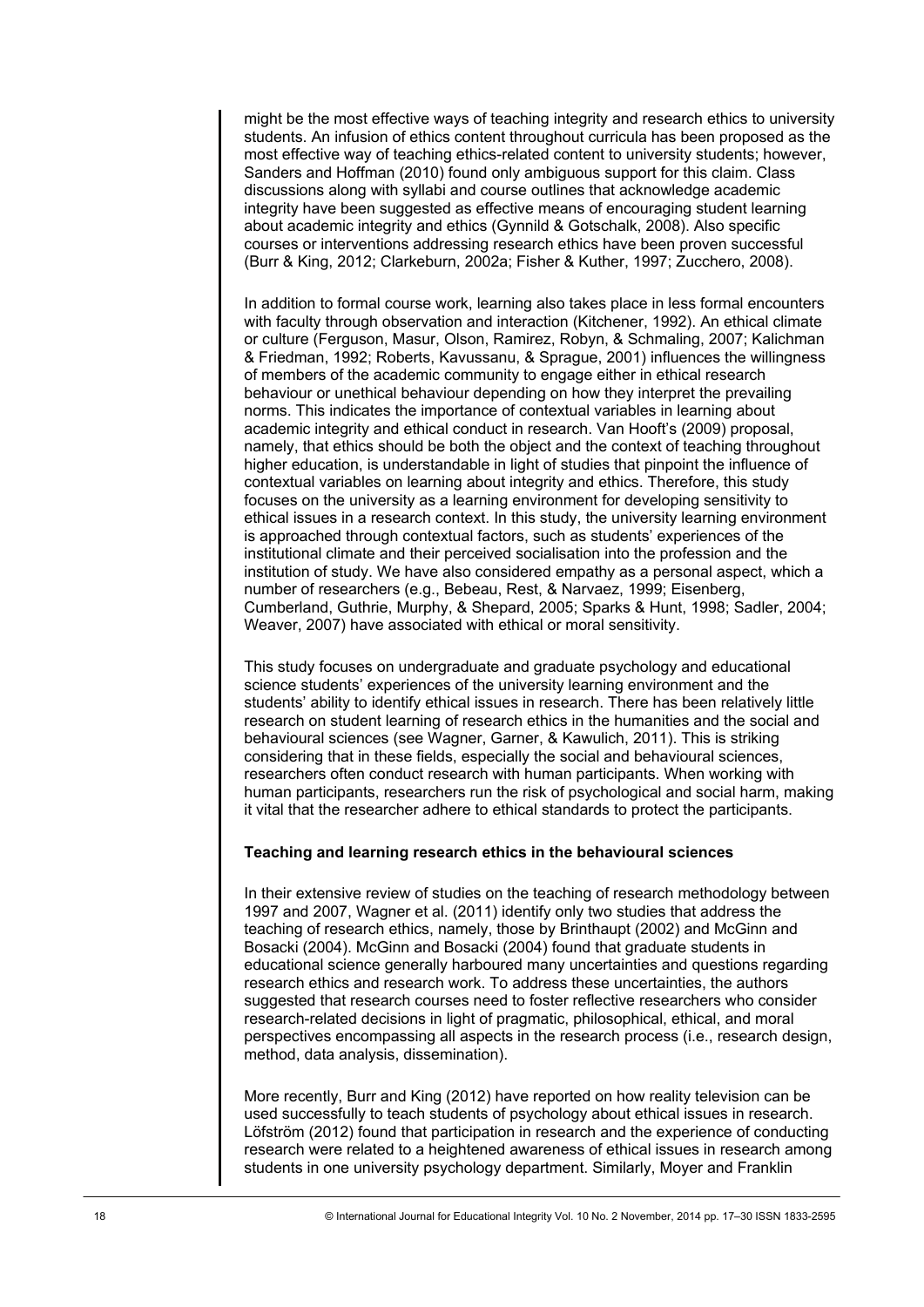(2011) found that participation in research fostered an understanding of the science of psychology among undergraduate psychology students. Zucchero (2008) has shown that research ethics can be effectively taught in introductory psychology using combinations of lectures, case studies, codes of ethics, class discussions, and small group discussions. Also Fisher and Kuther (1997) found that the use of case studies improved the students' ability to detect ethical issues in research. However, Belshaw (2009) has questioned whether ethics courses are sufficient for instilling ethical behaviours unless the students are prone to ethical behaviour at the outset.

In addition to learning from the university's formal activities and course work, informal learning environments play a substantive role (see Kitchener, 1992). Anderson, Louis, and Earle (1994) found that the ethical environment of a university bears a relationship to the appearance of ethical misconduct. This suggests that members of an academic community adopt behavioural characteristics of the ethical environment in which they act. Contextual aspects and implicit learning must therefore be taken into account when examining teaching and learning research ethics in universities (see Kitchener, 1992).

## **Ethical sensitivity, empathy, and socialisation in a research context**

## *Ethical sensitivity*

The ability to recognise potential moral dilemmas in a situation is referred to as ethical sensitivity. Ethical sensitivity is a prerequisite for ethical thinking and behaviour (Bebeau, Rest, & Yamoor, 1985). In the literature, the concept of moral sensitivity is often used, which we understand to be almost synonymous with ethical sensitivity. Ethical sensitivity does not necessarily require the presence of an actual ethical problem or conflict. Ethical dilemmas are typically amorphous in nature and it may not be immediately evident that the dilemma one faces is ethical (Butterfield, Trevino, & Weaver, 2000; Robin, Reidenbach, & Forrest, 1996). Ethical sensitivity is a critical step for activating ethical decision-making processes, because the interpretation of the situation sets the premises for the subsequent thinking process (Butterfield et al., 2000). Yet ethical sensitivity does not refer to the capacity to make morally justified decisions, resolve moral dilemmas, analyse concepts, draw conclusions, or provide justifications for action (Hébert, Meslin, & Dunn, 1992). Without the recognition of ethical dimensions in a situation, it is impossible to begin to solve any ethical dilemmas, because without the recognition, the dilemma does not exist for the individual. It is impossible to move towards ethical decision-making without the recognition of the magnitude of the dilemma and the consequences of the decision (Clarkeburn, 2002a). Clarkeburn (2002b) has concluded that higher education may not be the most encouraging environment in terms of facilitating ethical sensitivity, but tailored interventions have been proven fruitful. To motivate students to learn about ethics and encourage their interest in developing ethical sensitivity, a studentcentered approach to teaching which facilitates group discussions has been deemed successful (Clarkeburn, Downie, & Matthew, 2002).

Rest (1986a) depicts a four-step model for ethical decision-making and action: 1) detecting a dilemma, 2) resolving the dilemma, 3) prioritising an ethical solution, and 4) exhibiting the inner strength to do what is believed to be the right thing. The teaching of ethics generally revolves around the second step, i.e., resolving the dilemma. The fourth step involves personal values and morale. Rest's (1986a) model of ethical decision-making and action has been highly influential in the research on ethical and moral decision-making. The majority of the empirical research on ethics and morals focuses on the second and fourth steps of ethical decision-making (Butterfield et al., 2000).

Less attention has been given to the first step – an interpretive process in which the individual either recognises the ethical dilemma embedded in a situation or does not.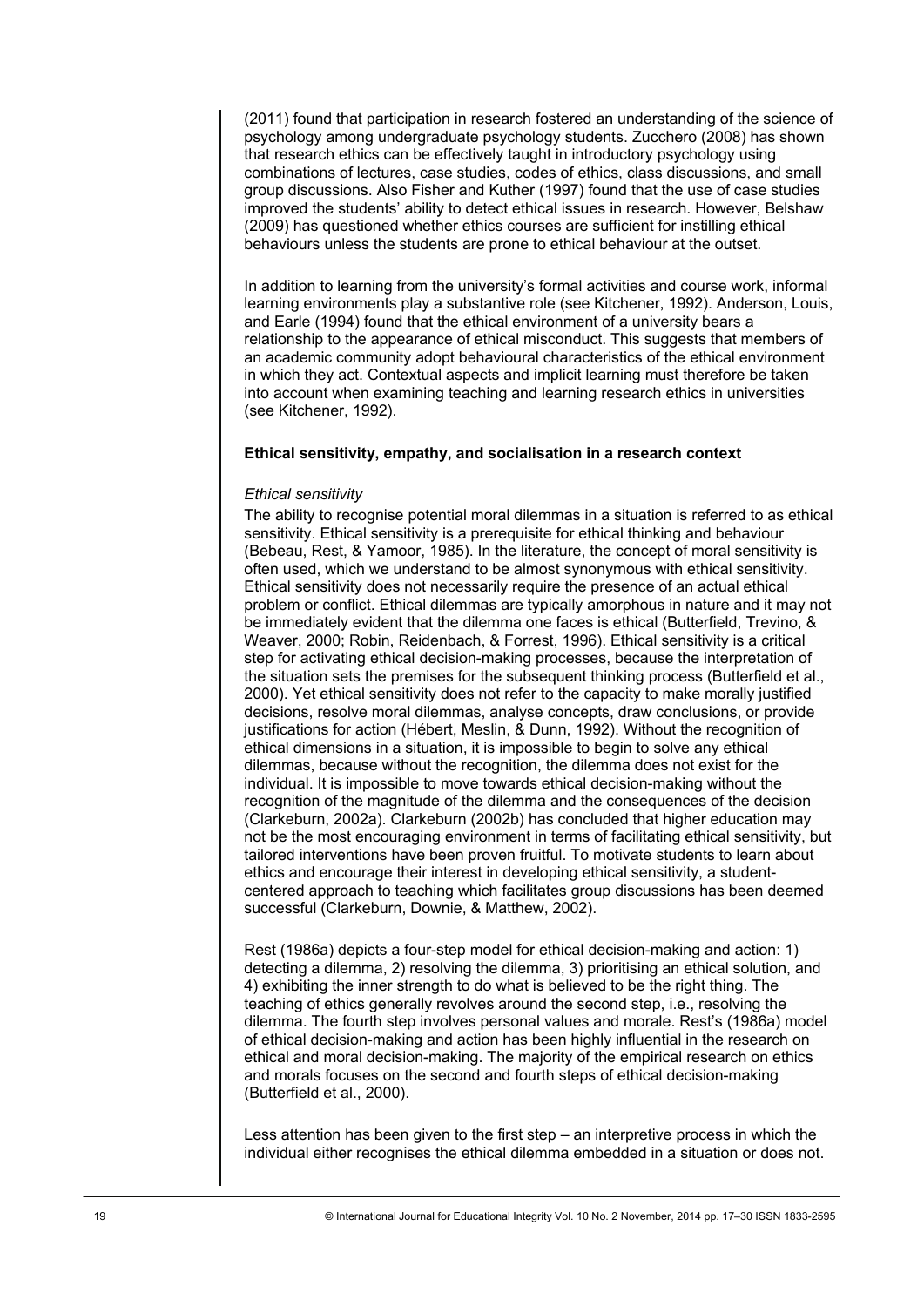However, some studies have been conducted, which focus on culture and ethnicity (Sirin, Rogers-Serin, & Collins, 2010), or on a variety of professions or groups, such as marketing professionals and students (Sparks & Hunt, 1998), children (Jordan, 2007), accounting students (Shawver & Sennetti, 2009), and health care personnel (Baeroe & Norheim, 2011). Prior research has also focused on the ethical sensitivity of professionals in the contexts of dentistry, social work, medicine, and leadership (see Jordan, 2007). Established measures for ethical sensitivity include the Defining Issues Test (DIT) (Rest, 1986b; see also review in King & Mayhew, 2002), Dental Ethical Sensitivity Test (DEST) for dentistry students (Bebeau et al.,1985), and the McNeel (1994) moral sensitivity test. None of these specifically focus on ethical awareness in the context of research ethics.

#### *Socialisation*

Although ethical guidelines establish codes of conduct, rules for interaction and decision-making in the academic community may not be explicitly covered by these guidelines (see Ferguson et al., 2007). Instead, these rules are the very essence of what is learned through socialisation processes to communities and professions. Organisational socialisation refers to the processes by which individuals commit themselves to the values, norms and rules of a community and allow the individual gradually to claim membership in the organisation, group, or community (van Maanen, 1976). Some of these values and norms may be explicitly stated, for instance, in published guidelines or in the form of rules, but some are implicit and tacit in nature. Organisational socialisation has been found to have a positive relationship with ethical sensitivity (Sparks & Hunt, 1998).

Professional socialisation, i.e., the processes by which individuals learn the norms and values of the profession (van Maanen, 1976), transcends organisational boundaries (Sparks & Hunt, 1998). Professional socialisation is often initiated during studies and continues later on in the professions (Sparks & Hunt, 1998). A positive relationship has been found between psychology students' professional socialisation and an awareness for ethical issues in a domain-transcending research ethics tasks (Löfström, 2012).

#### *Empathy*

Empathy has often been associated with ethical (or moral) sensitivity. Empathy is a universal reaction among humans that influences both sense and the cognitive process (Hoffman, 1981) and refers to an affective reaction to someone else's situation, i.e., placing oneself in someone else's position and feeling their emotions. Both a cognitive (perspective-taking) and an affective (emotional contagion) dimension are inherent in empathy. The cognitive understanding of someone else's situation is followed by an emotional reaction (Stiff, Dillard, Somera, Kim, & Sleight, 1988). Definitions of ethical sensitivity have sometimes incorporated empathy (Eisenberg et al., 2005; Sadler, 2004). Bebeau et al. (1999) and Weaver (2007) associate empathy with the affective domain of ethical (moral) sensitivity.

Studies (Löfström 2012; Sparks & Hunt, 1998) have found a positive relationship between the cognitive component of empathy, i.e., perspective-taking, and ethical sensitivity, suggesting that ethical sensitivity and ethical reasoning may be primarily cognitive functions. Myyry and colleagues found that perspective-taking contributed to more advanced stages of moral judgment, i.e., post-conventional thinking (Myyry, Juujärvi, & Pesso, 2010). In addition to the cognitive component, there is some degree of choice inherent in empathy: Individuals can to a certain extent allow or block certain emotions (Claypool & Molnar, 2011). Empathy appears to assist individuals in positioning themselves in ethical matters and to engage in ethical and responsible action (Claypool & Molnar, 2011).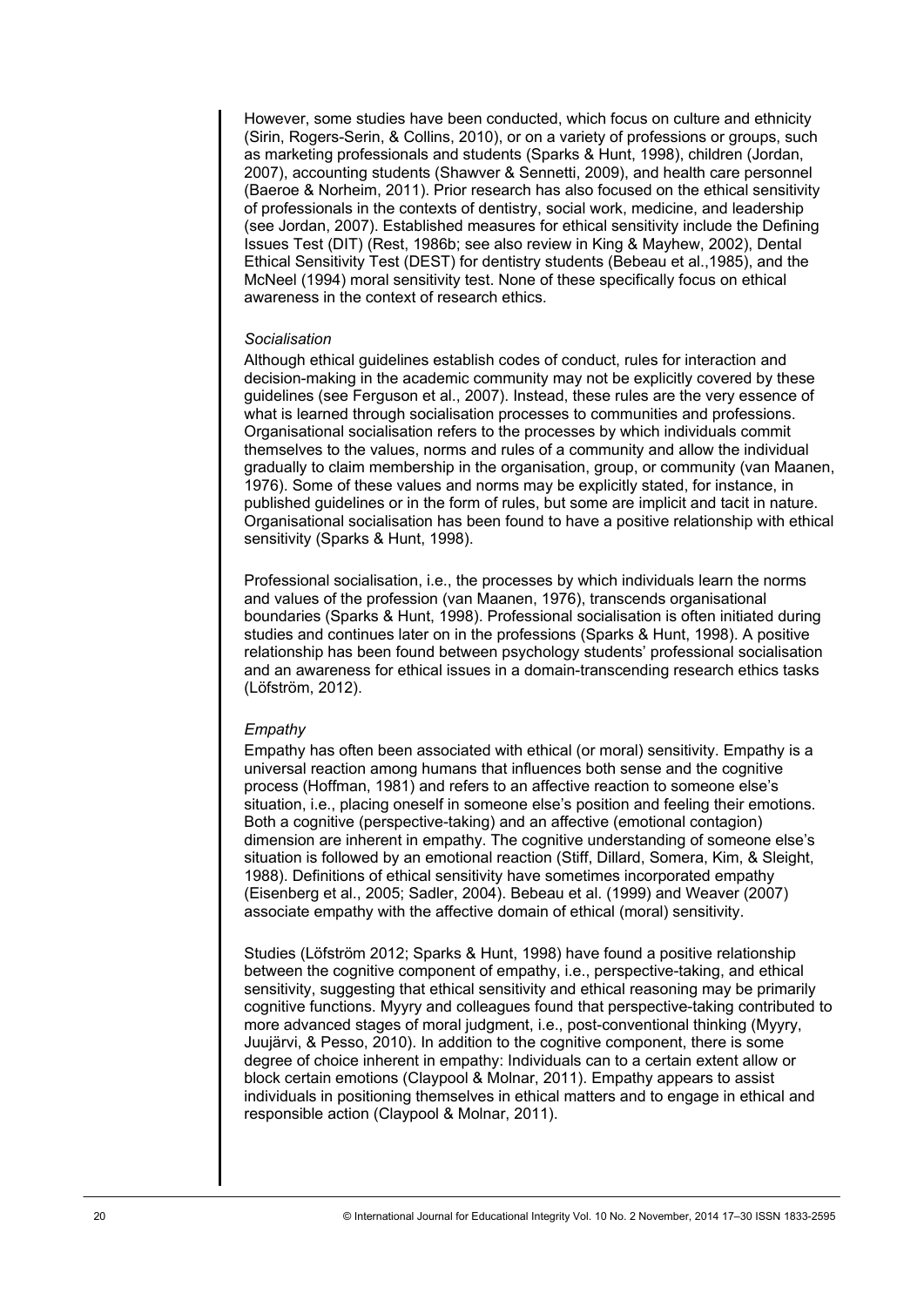Recognising the importance of ethical sensitivity in ethical thinking, the relationship of empathy with ethical sensitivity, and the role of the environment in which students learn, we posed the following research questions: 1) How well do undergraduate and graduate students in the behavioural sciences recognise ethical issues in research? 2) How are individual variables, i.e., field, study level, study progression, and empathy related to students' ability to recognise ethical issues in research? 3) How are contextrelated variables, i.e., socialisation and perceptions of the learning climate, related to students' ability to recognise ethical issues in research? 4) Do any of the individual or contextual variables predict students' ability to recognise ethical issues in research?

# **Method**

## *Participants and context*

The participants were graduate and undergraduate students in psychology and educational science at a large research-intensive university in Finland. The sample size was 87. A request to participate in the research was sent out to the majority of the student body within psychology and educational science, i.e., to 971 students whose email addresses could be collected from the student register. The response rate was approximately 9%. Of these, 91% ( $n = 79$ ) were female and 9% ( $n = 8$ ) male. Sixty-eight percent (*n* = 59) were students in educational science and 32% (*n* = 28) were students in psychology. According to the University's statistics in 2011, there were 1,118 undergraduate and graduate students in educational science and psychology. Of these, 83% (*n* = 925) were female and 17% (*n* = 193) male; 63% (*n* = 710) were students in educational science, and 36% (*n* = 408) were students in psychology. In light of these figures, the response rates in the two disciplines reflected those of actual student enrolment; however, gender distribution did not. With the limited number of male respondents, we did not attempt statistical analyses that compared males and females.

In the Finnish higher education system, studies for a bachelor's degree take three years, with an additional two years necessary for a master's degree. Students typically study for a master's degree. Of the respondents, 28 (32%) studied at the bachelor's level (1-3 years of study), 28 (32%) at the master's level (4-5 years of study), and 31 (36%) had studied six years or more towards a master's degree. A bachelor's degree equals 180 credits (1 credit in the European Credit Transfer System equals approximately 27 hours of study), and a master's degree requires an additional 120 credits. Twenty-nine participants (33%) had earned 40-180 credits, 44 (51%) had earned 181-300 credits, and 14 (16%) had earned more than 300 credits.

Students were informed about the study in a cover letter providing a link to the electronic survey. Participation was voluntary, and no incentives for participation were used.

#### **Measures**

#### *Vignettes measuring ethical sensitivity*

The research ethics competencies of students were examined here through the concept of ethical sensitivity. An approach in which students are asked to identify ethical dilemmas or breaches in domain-specific contexts was deemed suitable. One vignette was adapted from Zucchero (2008, see also Kitchener, 2000). This vignette depicted a research scenario involving children and endorsing undesired behaviours and was suitable for our target group. The other two vignettes designed for this study adhered to the same style as the one adapted from Zucchero, as follows:

**Vignette 2:** A researcher investigates university students' experiences of security in relationships. The method used is group interview. One of the participants contacts the researcher afterwards and says that he no longer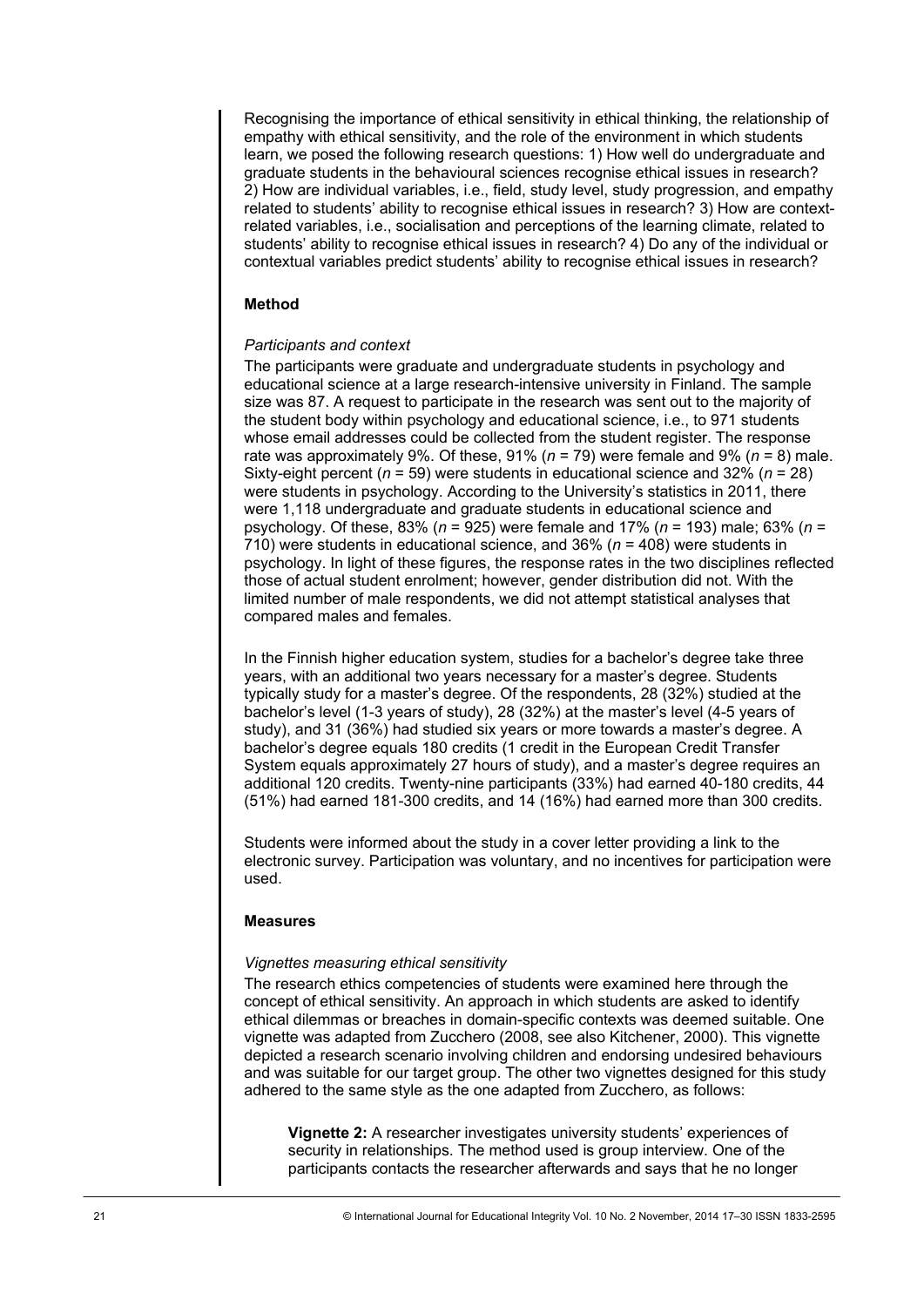wishes to participate in the study. The researcher concludes that because the informant has already given his consent and no single participant can be identified from the results, she will continue to use the participant's data. After the analyses, the researcher stores all data thinking that she may need the material later on.

**Vignette 3:** A researcher conducts research on project management in Company X. The researcher hopes to interview the company's employees. The interviews take place in a private office where the participants will be undisturbed. However, the researcher notices that many of the employees seem reserved, stressed, and even distressed as they respond to the researcher's questions. Some of them imply that participation in the research actually means lost work time, something that their superiors would not look upon favourably. The researcher finds that he repeatedly needs to encourage the employees to speak. In analysing the interviews, he concludes that there is a lot of room for improvement in the project management of Company X. The researcher is not specifically asked to lie about his findings, but the research contractor urges the researcher to report the findings selectively. The researcher does not want to refuse, because the contractor is a key stakeholder in his field.

The ethical issues weaved into Vignette 2 pertained to participants' right to withdraw, to confidentiality and data storage, to researching sensitivity issues and anonymity. The ethical issues in Vignette 3 pertained to maleficence (causing anxiety and adding to employees' workloads), maintaining anonymity and confidentiality, and dissemination/withholding of findings. As in Zucchero (2008), students were asked to identify three ethical issues in each vignette, adding up to a total of nine issues. For each ethical issue a student could earn one point in the analysis phase. Thus, a student could score 0-9 on the three vignettes.

#### *Socialisation and empathy scales*

Socialisation and empathy were measured using two instruments developed by Sparks and Hunt (1998) to university students and a behavioural sciences context. Both measures were composed of two four-item sub-scales, namely, *organisational socialisation* and *professional socialisation,* and *perspective taking* and *emotional contagion*. The adaptation of the socialisation scales (see Löfström, 2012) included changing the disciplinary context and changes in verb tense to reflect the situation of someone practicing the profession in the future (as opposed to an already practicing professional). The following are examples of adapted items (changes to the original measure italicised):

- "I know what's considered (in)appropriate behaviour in my *department*" (organisational socialisation);
- "I know the things a good *researcher in my field* should and should not do" (professional socialisation);
- "I am usually able to understand why people do and say the things they do" (perspective taking); and
- "I hurt inside when I see others hurting" (emotional contagion).

A principal component analysis produced a solution that deviated from the theoretical assumption, whereby the two components would be socialisation into the profession and socialisation in the institution. Instead, the components were socialisation into the values of the profession and the institution, and socialisation into the practices of the profession and the institution. The items in the empathy measure loaded as expected, according to the theoretical rationale of the measure.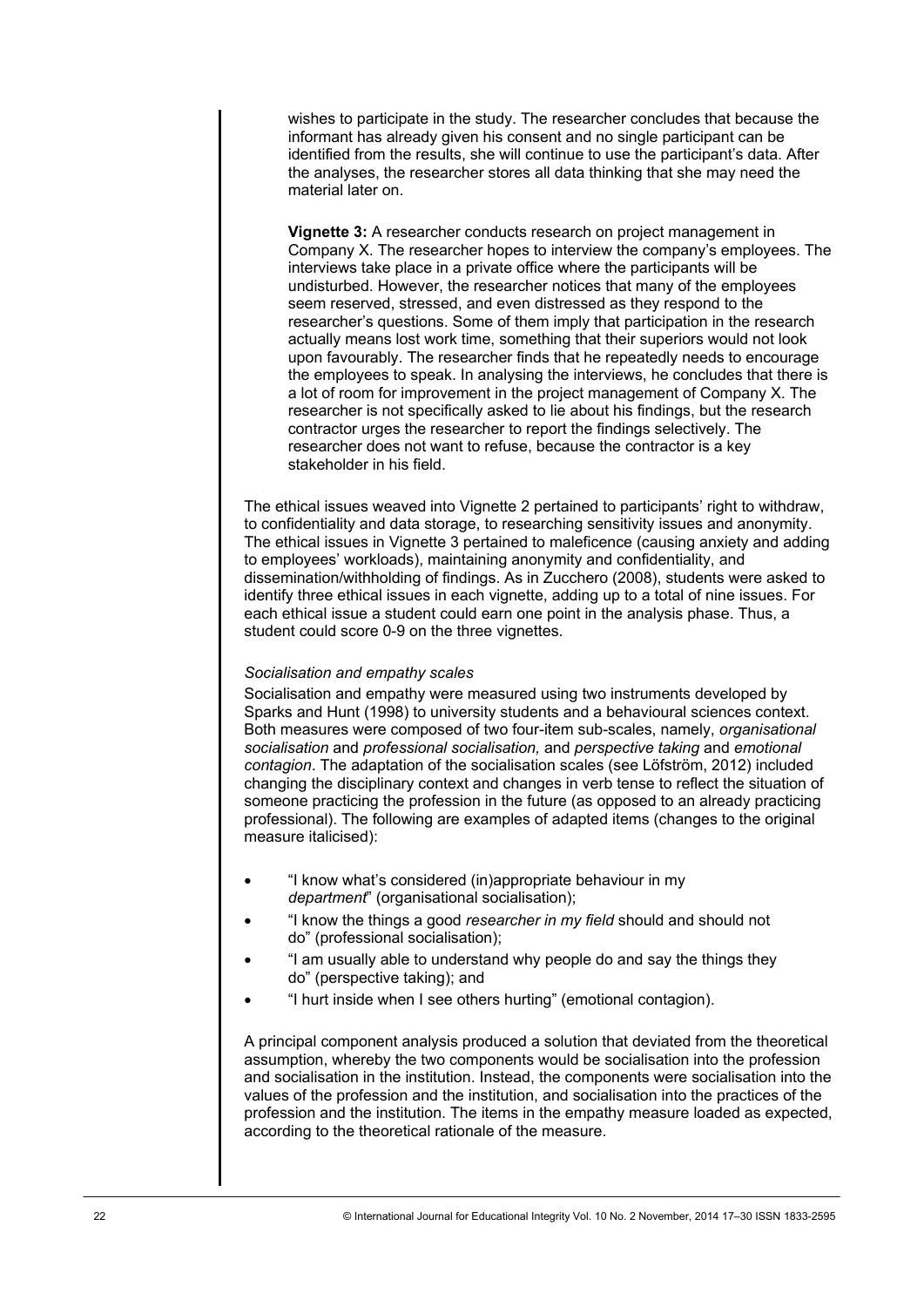# *Scales measuring student perceptions of ethical aspects of the institutional learning climate*

Students' perceptions of the ethical aspects of their learning climate were measured through their perceptions of competition, solidarity, and individualism in their study environment. The following sub-scales (comprising seven items) from Anderson and Louis (1994) were included in the 18-item measure:

- "People have to compete for departmental resources" (competition);
- "There is a sense of solidarity among the students who enter the program at the same time" (solidarity); and
- "This department values individual research over collaborative research" (individualism).

The sub-scales measuring the dimensions of publications and obligations in the Anderson and Louis (1994) instrument were left out as the participants may not have had sufficient experience of these aspects. Undergraduate and graduate students in Finland rarely have obligations to faculty other than those directly involved in their studies, and students rarely collaborate on publications with faculty unless they are working on their doctoral dissertation. The Anderson and Louis (1994) solidarity and individualism sub-scales were complemented with 11 items (items 8, 23, 26, 36, 38, 40, 46, 50, 54, 55, 57 in the original instrument) from the Undergraduate Ethical Climate Index by Schulte, Thompson, Hayes, Noble, and Jacobson (2001) in order to have more than one item with which to measure each sub-scale. The original instrument by Anderson and Louis (1994) measures solidarity and individualism with one item each, however, individual items could introduce considerable random measurement error (see Nunnally & Bernstein, 1994). The following are sample items drawn from the Undergraduate Ethical Climate Index to complement the two one-item scales:

- "Students are attentive to their peers during class" (solidarity); and
- "Students reinforce and encourage one another" (individualism, reverse).

A principal component analysis of the measure for ethical aspects of the learning climate turned out differently than expected based on the theoretical construction of the measure. Instead of the components of competition, solidarity, and individualism, the analysis produced a positive and a negative ethical climate component.

#### *Background variables*

Other variables included in the study were age, field of study, and progression in the studies.

#### *Reliability of measures and statistical analyses*

The measurement instruments and the vignette adapted from Zucchero (2008) were translated from English into Finnish and back-translated to English to ensure the validity of the translations.

Sub-scales and their Cronbach alpha coefficients are provided in Table 1. Alpha coefficients ranged from .63 to .81. Nunnally (1978), for instance, has proposed .70 as a cut-off point, but others (e.g., Schmitt, 1996) have suggested that lower alpha levels in short measurement instruments may be acceptable. In our case, the measurement instruments were relatively short. The socialisation and empathy scales loaded on two components with four items each, and the climate measure loaded on two components with ten and eight items each.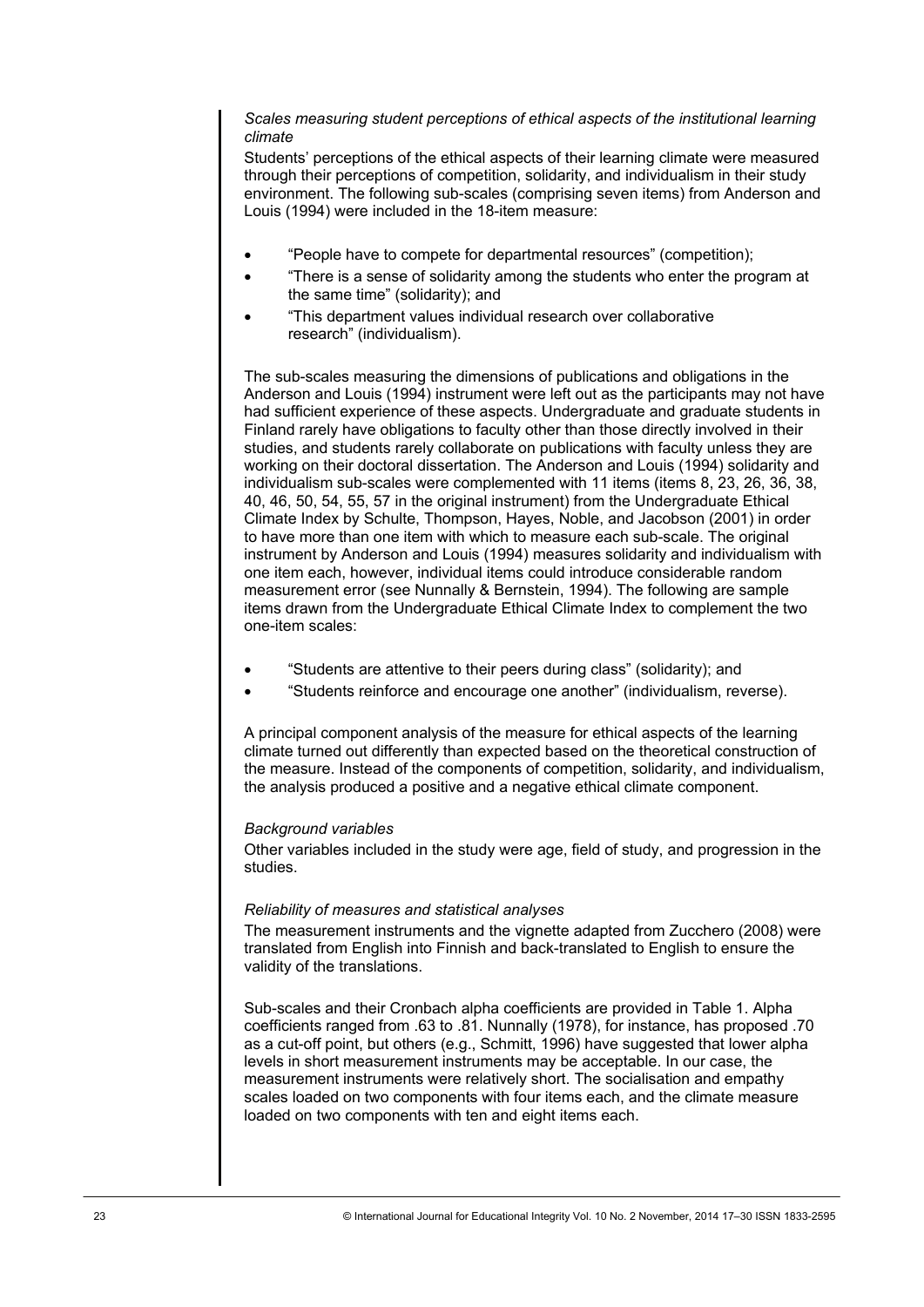#### Table 1:

*Cronbach alpha coefficients and descriptive statistics for the sub-scales* 

| Component                  | α   | M(SD)    |
|----------------------------|-----|----------|
| Socialisation to values    | .75 | 3.7(0.8) |
| Socialisation to practices | .63 | 3.6(0.7) |
| Perspective taking         | .72 | 4.3(0.5) |
| Emotional contagion        | .70 | 3.7(0.7) |
| Positive learning climate  | .77 | 3.7(0.6) |
| Negative learning climate  | .81 | 2.5(0.6) |

Statistical analyses included principal components analysis, correlations, T-test, analysis of variance, and regression analysis.

# **Results**

## *Recognition of ethical issues in a research context*

To answer the first research question of how well undergraduate and graduate students in the behavioural sciences recognise ethical issues in research, we scored the students' responses on the three vignettes. The scores varied from zero to three, but overall, students recognised at least half of the ethical issues (1.53 in the third vignette, and more in the other two). The standard deviations in the vignette scores are quite high, which indicates a large variety in the students' scores (Table 2).

## Table 2:

*Student scores on the three vignettes* 

| <b>Vignette</b> | Score range | M(SD)       |  |
|-----------------|-------------|-------------|--|
|                 | $0 - 3$     | 1.81(0.87)  |  |
| 2               | $0 - 3$     | 1.60(0.68)  |  |
| 3               | $0 - 3$     | 1.53(0.67)  |  |
| Total           | 0-9         | 4.93 (1.56) |  |

#### *Individual and contextual variables and their relationship to students' ability to recognise ethical issues in research*

In order to answer the second question, we analysed the relationship between students' ability to recognise ethical issues in research and the field of study, progression in studies, and empathy. T-tests indicated that there were statistically significant differences nor between students in educational science and those in psychology, neither between students at the undergraduate and graduate level. An ANOVA indicated that there was no statistically significant relationship between students' ability to recognise ethical issues in research and the progression of studies (number of credits earned). The relationship between students' perceived empathy and their ability to recognise ethical issues in research was examined with Pearson's correlation coefficient. The results showed no statistically significant relationship between these variables. Component <br>
Socialisation to values<br>
Socialisation to practices<br>
Socialisation to practices<br>
Socialisation for practices<br>
Tensional contration<br>
Tensional contration<br>
Negative learning dimension<br>
Negative learning dimensio

To answer the third research question on how contextual variables are related to students' ability to recognise ethical issues in research, we examined the students' experiences of socialisation and their learning climate (in terms of its ethical characteristics) (using Pearson's correlation coefficient). The relatively high mean (3.7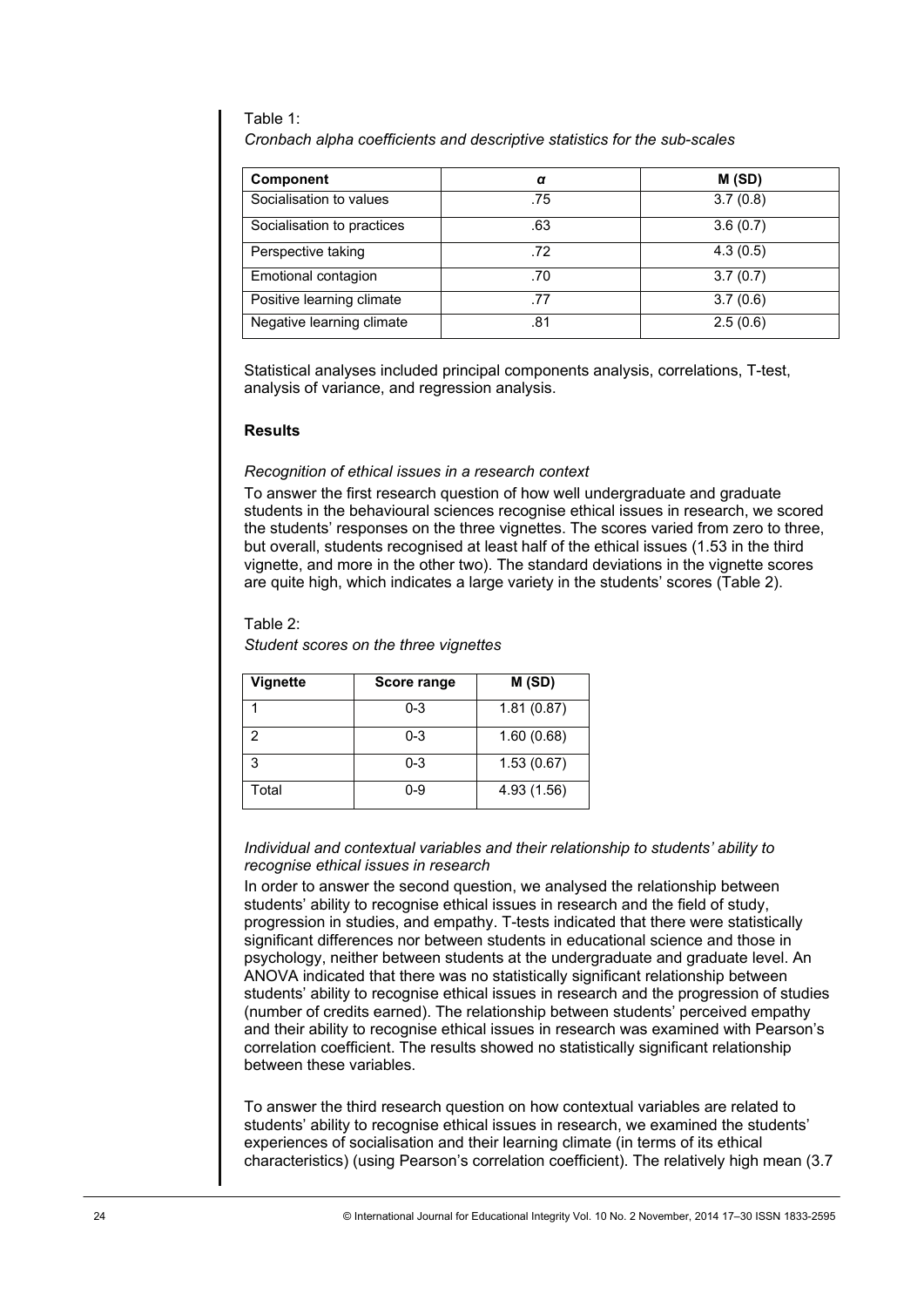on a scale from 1 to 5, see Table 1) suggests that the students perceived their learning climate to be primarily positive. However, there was no statistically significant relationship between students' perceptions of the institutional climate and their ability to recognise ethical issues in research; however, there were statistically significant relationships between students' perceived socialisation and their ability to recognise ethical issues in research in the third vignette (Table 3). This relationship was further examined with regression analysis (Research question 4) (Table 4). In the regression model (F[2,83]=4.955,  $p< 01$ ,  $R^2 = 0.09$ ), a higher socialisation into practices predicted a higher score in the third vignette; however the effect size was relatively small (Cohen, 1988).

#### Table 3:

*Correlations between socialisation components and vignettes* 

| <b>Socialisation</b>       | Vignette 1 | Vignette 2 | Vignette 3 |
|----------------------------|------------|------------|------------|
| Socialisation to values    | 015        | .039       | $222*$     |
| Socialisation to practices | .113       | .191       | $.323**$   |

\*\*  $p < 0.01$ , \*  $p < 0.05$ 

Table 4:

*Regression model for the socialisation components* 

| <b>Socialisation</b>       |      |      |       |        | <b>Tolerance</b> |
|----------------------------|------|------|-------|--------|------------------|
| Socialisation to values    | .058 | .068 | .550  | ns.    | 713              |
| Socialisation to practices | .280 | .287 | 2.322 | < 0.05 | 713              |

# **Discussion**

#### *Students' ethics competencies*

The students' sensitivity to ethical issues in research can be considered relatively good, with on average at least half of the issues identified. It appeared that most of the students had put a fair amount of effort into the vignette tasks, despite the fact that these required more active processing on their part than the conventional measurement scales. Overall, the students scored best on the first vignette, second best on the second vignette, and least on the third vignette. The presence of harm or the potential violation of behavioural norms triggers moral awareness (Reynolds, 2006), and it might be that the first vignette most clearly signalled a violation of moral norms, while the second vignette signalled the possibility of harm. The presence of harm or violation may have been the least obvious in the third vignette, and in this sense the third vignette may have worked best to distinguish between students with lower and higher levels of ethical sensitivity. However, as the research participants only represent roughly 10% of the local population, the result of the regression analysis must be viewed as indicative of a tendency in a rather selected group of students. Socialisation<br>
Socialisation to values<br>
Socialisation to practices<br>
Socialisation to practices<br>
Also assume that the socialisation components<br>
Socialisation to values<br>
Socialisation to values<br>
Socialisation to values<br>
Soc

On the one hand, it is encouraging that the students voluntarily took the time to consider the ethical issues in research. On the other hand, it may be worrying that a very small number of students contacted about the survey replied. This suggests that there is a relatively small number of students who are eager to engage in ethical thinking and problem-solving, and as they do so, they develop functional tools with which to sort out ethical issues. The majority of the students may not find ethical issues in research particularly interesting or important, and opt out of opportunities to think about such questions unless they really have to.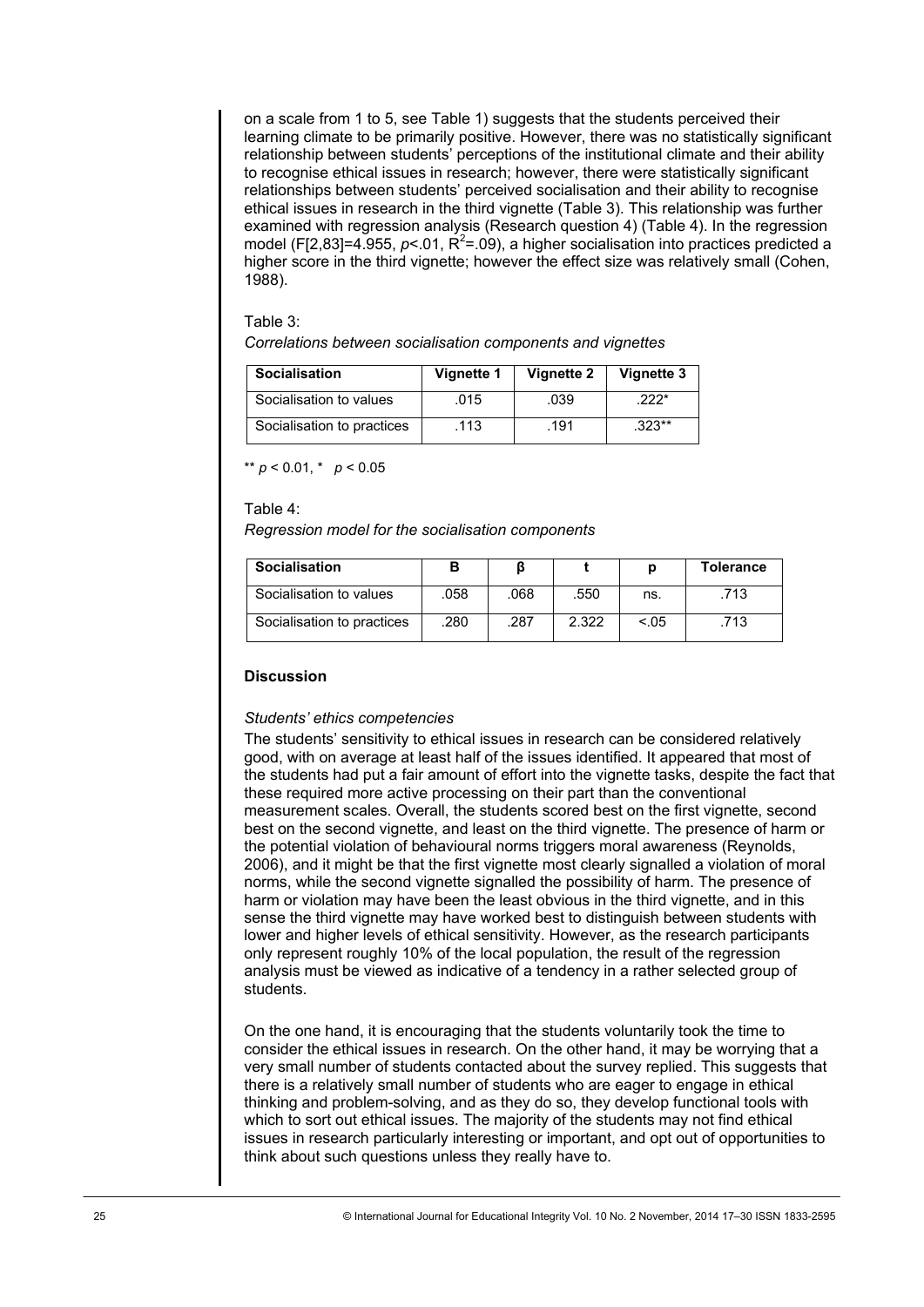There were no statistically significant relationships between ethical sensitivity, empathy, and experiences of ethical aspects in the learning climate. Based on prior research (Löfström, 2012; Sparks & Hunt, 1998), a relationship between empathy and ethical sensitivity had been expected. The students may have approached the vignettes from a more rational or analytical perspective, since such an approach may be encouraged in learning about research and methodology in their studies. We suspect that students are not generally encouraged to approach research-related content from an empathy perspective.

The students in psychology and educational science did not differ in terms of their ethics competencies. Although the students study in different programmes, they all study in the same faculty, and are likely to be exposed to a relatively unified teaching and learning culture. Age did not have a relationship with ethical sensitivity, which corroborates findings in prior research (see Löfström, 2012; Sparks & Hunt, 1998).

The lack of a relationship between the progression of studies and the recognition of ethical issues in research is not straightforward. One may have expected ethical sensitivity to increase as the studies progress; however, prior research (Sparks & Hunt, 1998) suggests that students' ethical sensitivity is greatest at the beginning of their studies, after which it gradually declines. Hébert and colleagues (1992) have demonstrated a decrease in ethical sensitivity in the third and fourth years of study, while Sanders and Hoffman (2010) found that graduate students in their final term exhibited less ethical sensitivity than their first-year peers. Researchers have suggested that an emphasis on ethical principles may blur the line between rules and ideals, making it difficult for some students to determine when an issue is ethical in nature (Hébert et al., 1992; Sanders & Hoffman, 2010). Another reason offered by Sparks and Hunt (1998) is that professional norms and standards provide a framework for interpreting situations. Socialisation into the norms and values of a profession thus decreases an individual's personal evaluation of a situation.

#### *Learning environment*

Experiences of ethical aspects of the learning climate were not related to ethical sensitivity, reinforcing the interpretation that one develops ethical sensitivity irrespective of whether one's experiences of the ethical climate are positive or negative (e.g. Löfström, 2012). Anderson et al. (1994) found that students who collaborated most closely with faculty were also the ones most frequently exposed to unethical behaviour, but this does not automatically mean that the students themselves engaged in unethical behaviour. They may have been sensitised to ethical issues, and in this sense, hypothetically there could be a positive relationship between the students' ethical sensitivity and the negative experiences of ethical aspects of the learning climate. To establish the existence of such a relationship more research is required.

The loading of the socialisation items deviated from past studies (Löfström 2012; Sparks & Hunt, 1998), resulting in a 'Norms' and a 'Practices' component instead of socialisation into the profession and into the organisation. In our analyses, professional or organisational norms were differentiated from professional or organisational practices. This suggests that students who have not yet entered a profession or who have not worked in organisations do not distinguish between these two domains. Socialisation into practices predicted ethical sensitivity in the third vignette suggesting that students who have already 'worked out' the norms and values for themselves (the inductive process) have committed themselves to these values and are willing to apply them in practice (cognitive tools, see Andorno, 2012). This finding emphasises the importance of contextual aspects and implicit learning.

#### *Reliability and replication*

We would like to remind readers to exercise caution in reading our interpretations of the findings. First, the variable "Socialisation into professional and institutional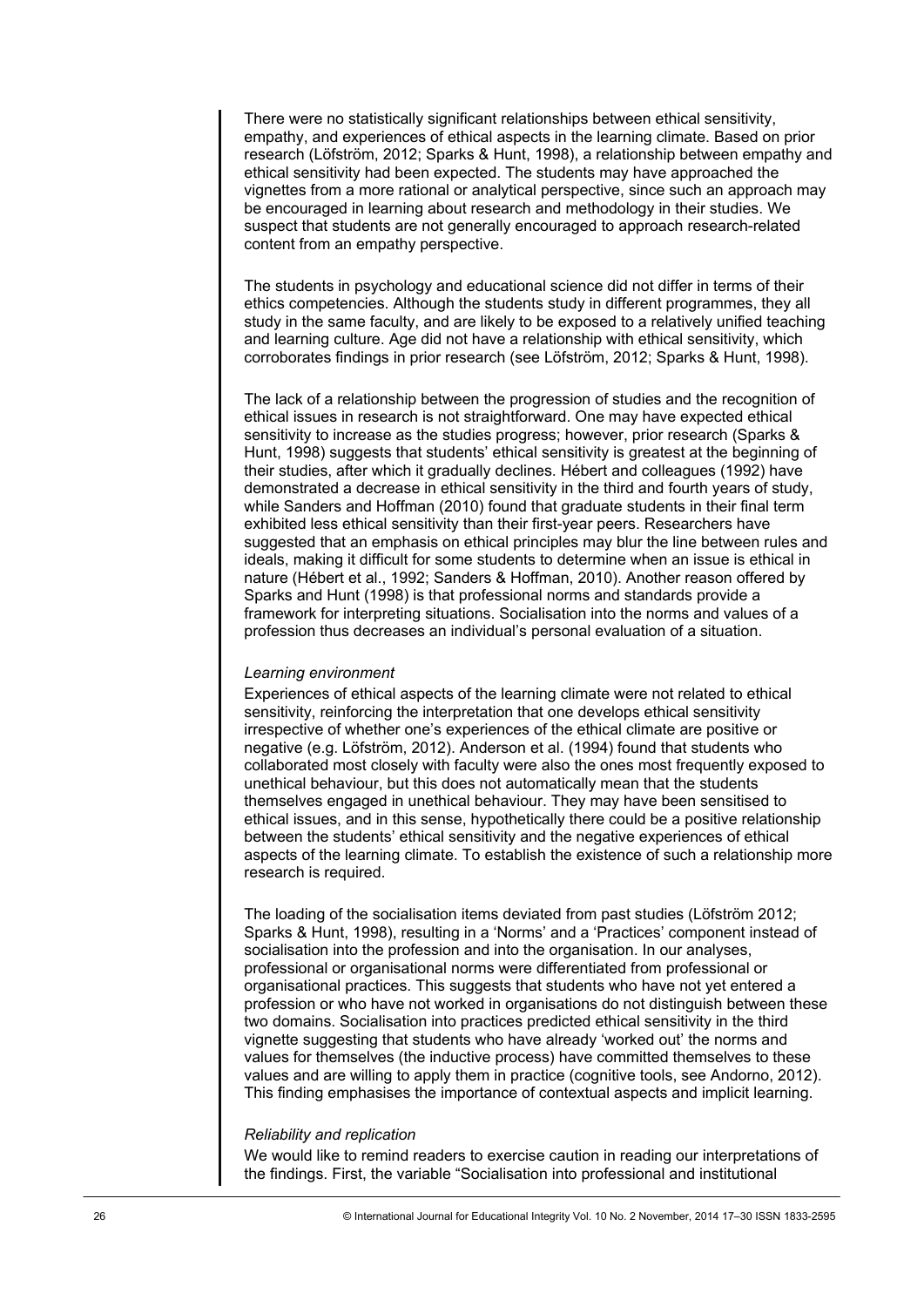practices," which appeared to be a statistically significant predictor of students' ability to recognise ethical issues in research, had the lowest reliability of the three variables measured. On the other hand, with a four-item scale it is possible that measurement length (in this case very short) deflated its reliability index. Second, the sample size was relatively small and the response rate low, which indicates that the students who decided to participate in the research are a select group. We suspect that the students who responded to the questionnaire are likely to be more interested in ethical issues than students in general, and their responses are unlikely to reflect those of the wider group. Third, education systems and university contexts can vary greatly across countries and continents, thus making replication of single-institution studies, such as this one, challenging. However, the Bologna Process has resulted in the convergence of European higher education (Voegtle, Knill, & Dobbins, 2011), and thus the study may provide an impetus, especially for other research-intensive universities, to examine their learning environments in terms of how these promote research ethics and integrity among students.

#### *Suggestions for further research.*

Further research is needed on students' conceptions of the ethical issues that they identified solving the vignette tasks, i.e. how do students reason about ethical issues? How do the students justify their views? And how do students experience whether their learning environments support the learning of research ethics? In other words, what are the pedagogical designs that support their learning? A third question warranting further investigation is the ethical sensitivity and the experiences of learning environments of those students who failed to respond to the questionnaire. Their competencies and experiences could raise altogether different educational concerns.

#### **References**

- Anderson, M. S., & Louis, K. (1994). The graduate student experience and subscription to the norms of science. *Research in Higher Education*, *35*, 273– 299.
- Anderson, M. S., Louis, K. S., & Earle, J. (1994). Disciplinary and departmental effects on observations of faculty and graduate student misconduct. *Journal of Higher Education*, *65*, 331–350.
- Andorno, R. (2012). Do our moral judgements need to be guided by principles? *Cambridge Quarterly of Healthcare Ethics*, *21*, 457-465.
- Baeroe, K., & Norheim, O. F. (2011). Mapping out structural features in clinical care calling for ethical sensitivity: A theoretical approach to promote ethical competence in healthcare personnel and clinical ethical support services (CESS). *Bioethics*, *25*, 394–402.
- Bebeau, M., Rest, J., & Narvaez, D. (1999). Beyond the promise: A perspective on research in moral education. *Educational Researcher*, *28*, 18–26.
- Bebeau, M. J., Rest, J. R., & Yamoor, C. M. (1985). Measuring dental students' ethical sensitivity. *Journal of Dental Education*, *49*, 225–235.
- Belshaw, C. (2009). The teacher's perspective. Teaching ethics and professional ethics in universities. In J. Strain, R. Barnett, & P. Jarvis (Eds.), *Universities, ethics and professions. Debate and scrutiny* (pp. 113–125). New York: Routledge.
- Brinthaupt, T. M. (2002). Teaching research ethics: Illustrating the nature of researchers-IRB relationship. *Teaching of Psychology*, *29*, 243–245.
- Burr, V., & King, N. (2012). 'You're in cruel England now!': Teaching research ethics through reality television. *Psychology Learning & Teaching*, *11*, 22–29.
- Butterfield, K. D., Treviño, L. K., & Weaver, G. R. (2000). Moral awareness in business organizations: Influences of issue-related and social context factors. *Human Relations*, *53*, 981–1018.
- Clarkeburn, H. (2002a). A test for ethical sensitivity in science. *Journal of Moral Education*, *31*, 439–453.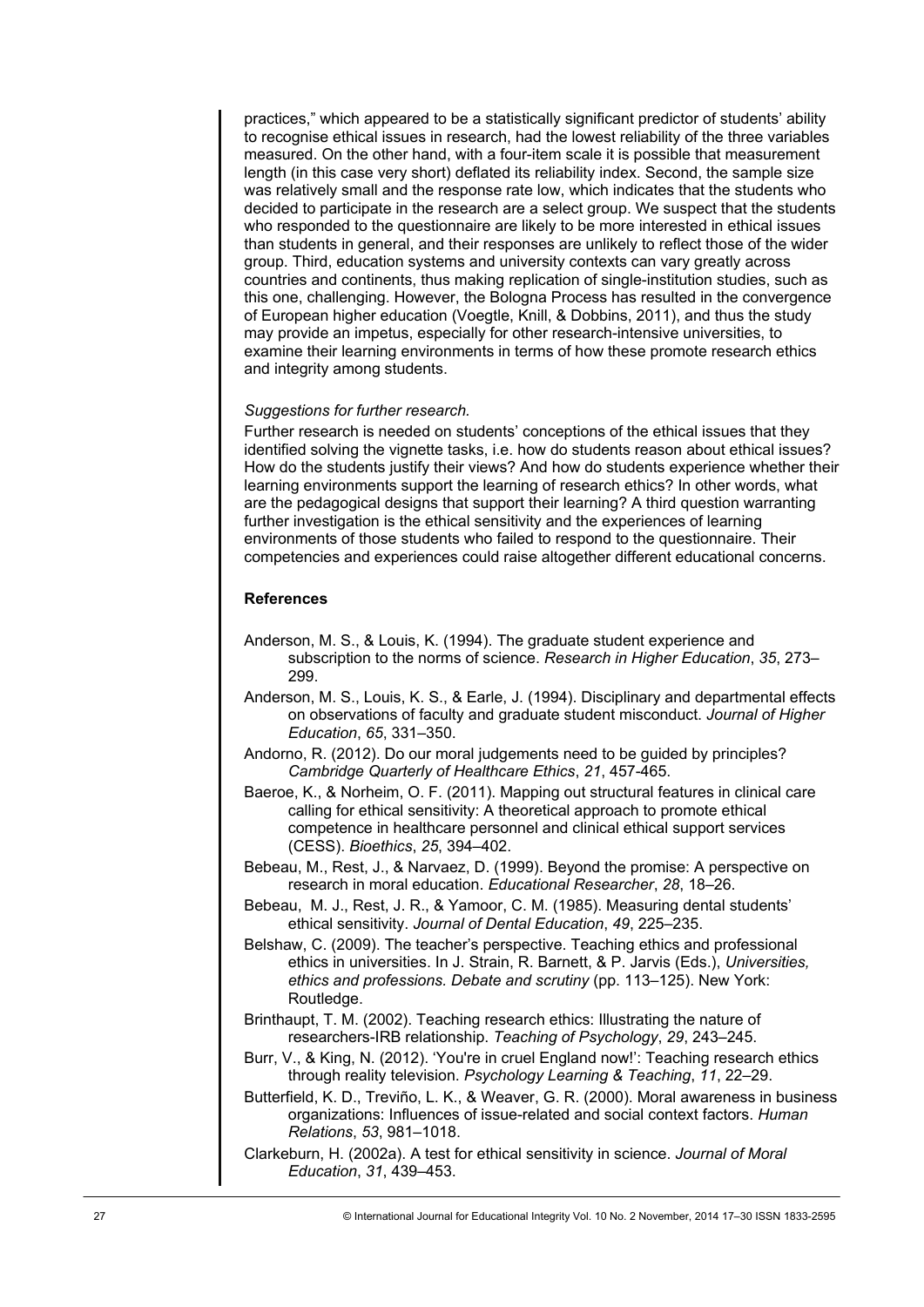- Clarkeburn, H. (2002b). The aims and practice of ethics education in an undergraduate curriculum: Reasons for choosing a skills approach. *Journal of Further and Higher Education*, *26*, 307–315.
- Clarkeburn, H., Downie, J. R., & Matthew, B. (2002). Impact of an ethics programme in a life sciences curriculum. *Teaching in Higher Education*, *7*, 65–79.
- Claypool, T., & Molnar, T. (2011). Empathy and ethics: A conversation between colleagues. *Our Schools, Our Selves*, *20*, 175–185.
- Cohen, J. (1988). *Statistical power analysis for the behavioral sciences* (2nd ed.). Hillsdale, NJ: Lawrence Erlbaum.
- Eisenberg, N., Cumberland, A., Guthrie, I. K., Murphy, B. C., & Shepard, S. A. (2005). Age changes in prosocial responding and moral reasoning in adolescence and early adulthood. *Journal of Research on Adolescence*, *15*, 235–260.
- Ferguson, K., Masur, S., Olson, L., Ramirez, J., Robyn, E., & Schmaling, K. (2007). Enhancing the culture of research ethics on university campuses. *Journal of Academic Ethics*, *5*, 189–198.
- Fisher, C. B., & Kuther, T. L. (1997). Integrating research ethics into the introductory psychology course curriculum. *Teaching of Psychology*, *24*, 172–175.
- Gynnild, V., & Gotschalk, P. (2008). Promoting academic integrity at a Midwestern University: Critical review and current challenges. *International Journal for Educational Integrity*, *4*, 41–59.
- Hébert, P. C., Meslin, E. M., & Dunn, E. V. (1992). Measuring the ethical sensitivity of medical students: A study at the University of Toronto. *Journal of Medical Ethics*, *18*, 142–147.
- Hoffman, M. L. (1981). Is altruism part of human nature? *Journal of Personality and Social Psychology*, *40*, 121–137.
- Jordan, J. (2007). Taking the first step towards a moral action: A review of moral sensitivity across domains. *Journal of Genetic Psychology*, *168*, 323–359.
- Kalichman, M. W., & Friedman, P. J. (1992). A pilot study of biomedical trainees' perceptions concerning research ethics. *Academic Medicine*, *67*, 769–775.
- King, P. M., & Mayhew, M. J. (2002). Moral judgment development in higher education: Insights from the Defining Issues Test. *Journal of Moral Education*, *31*, 247–270.
- Kitchener, K. (1992). Psychologist as teacher and mentor: Affirming ethical values throughout the curriculum. *Professional Psychology: Research and Practice*, *23*, 190–195.
- Kitchener, K. (2000). *Foundations of ethical practice, research, and teaching in psychology*. Mahwah, NJ: Lawrence Erlbaum Associates.
- Löfström, E. (2012). Students' ethical awareness and conceptions of research ethics. *Ethics & Behavior*, *22*(5), 349–361.
- McGinn, M., & Bosacki, S. L. (2004). Research ethics and practitioners: Concerns and strategies for novice researchers engaged in graduate education. *Forum: Qualitative Social Research*, *5*, Art. 6.
- McNeel, S. P. (1994). College teaching and student moral development. In J. R. Rest & D. Narvaéz (Eds.), *Moral development in the professions: Psychology, and applied ethics* (pp. 1-26). Hillsdale: Lawrence Erlbaum.
- Moyer, A., & Franklin, N. (2011). Strengthening the educational value of undergraduate participation in research as part of a psychology department subject pool. *Journal of Empirical Research on Human Research Ethics*, *6*, 75– 82.
- Myyry, L., Juujärvi, S., & Pesso, K. (2010). Empathy, perspective taking and personal values as predictors of moral schemas. *Journal of Moral Education*, *39*, 213– 233.

Nunnally, J. C. (1978). *Psychometric theory*. New York: McGraw-Hill.

Nunnally, J. C., & Bernstein, I. H. (1994). *Psychometric theory* (3rd ed.). New York: McGraw-Hill.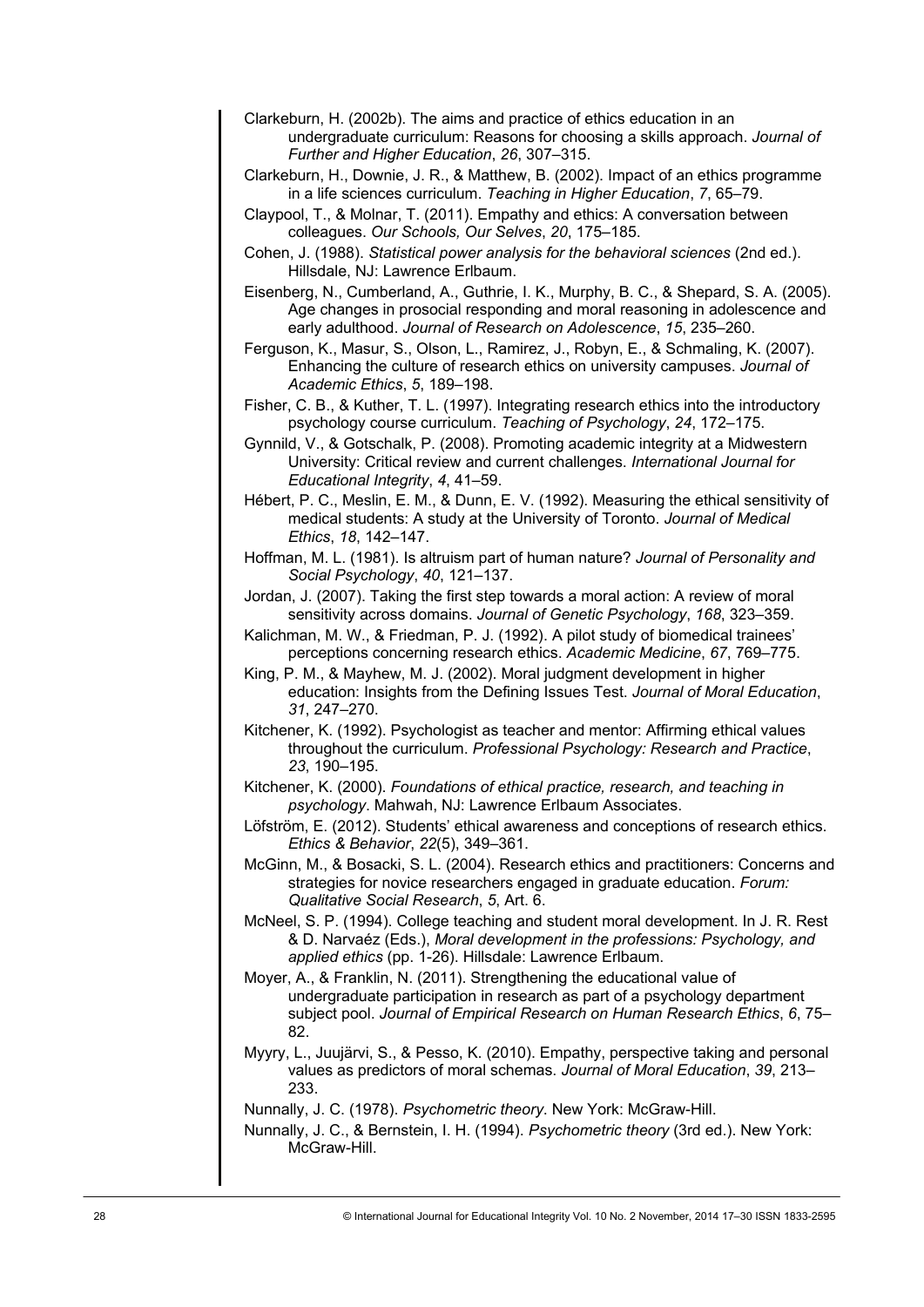- Rest, J. R. (1986a). *Moral development: Advances in research and theory*. New York: Praeger.
- Rest, J. R. (1986b). *DIT: Manual for the Defining Issues Test*. Minneapolis, MN: University of Minnesota Center for the Study of Ethical Development.
- Reynolds, S. J. (2006). Moral awareness and ethical predispositions: Investigating the role of individual differences in the recognition of moral issues. *Journal of Applied Psychology*, *91*, 233–243.
- Roberts, G. C., Kavussanu, M., & Sprague, R. L. (2001). Mentoring and the impact of the research climate. *Science and Engineering Ethics*, *7*, 525–537.
- Robin, D. P., Reidenbach, R. E., & Forrest, P. J. (1996). The perceived importance of an ethical issue as an influence on the ethical decision-making of ad managers. *Journal of Business Research*, *35*, 17–28.
- Sadler, T. D. (2004). Moral sensitivity and its contribution to the resolution of socioscientific issues. *Journal of Moral Education*, *33*, 339–358.
- Sanders, S., & Hoffman, K. (2010). Ethics education in social work: Comparing outcomes of graduate social work students. *Journal of Social Work Education*, *46*, 7–22.
- Schulte, L. E., Thompson, F., Hayes, K., Noble, J., & Jacobs, E. (2001). Undergraduate faculty and student perceptions of the ethical climate and its importance in retention. *College Student Journal*, *34*, 565–576.
- Shawver, T. J., & Sennetti, J. T. (2009). Measuring ethical sensitivity and evaluation. *Journal of Business Ethics*, *88*, 663–678.
- Sirin, S. R., Brabeck, M. M., Santiani, A., & Rogers-Serin, L. (2003). Validation of a measurement of ethical sensitivity and examination of the effects of previous multicultural and ethics courses on ethical sensitivity. *Ethics & Behavior*, *13*, 221–235.
- Sirin, S. R., Rogers-Serin, L., & Collins, B. A. (2010). A measure of cultural competence as an ethical responsibility: Quick-Racial and Ethical Sensitivity Test*. Journal of Moral Education*, *39*, 49–64.
- Schmitt, N. (1996). Uses and abuses of Coefficient Alpha. *Psychological Assessment*, *8*, 350–353.
- Sparks, J. R., & Hunt, S. D. (1998). Marketing researcher ethical sensitivity: Conceptualization, measurement, and exploratory investigation. *Journal of Marketing*, *62*, 92–109.
- Stiff, J. B., Dillard J. P., Somera, L., Kim, H., & Sleight, C. (1988). Empathy, communication and prosocial behavior. *Communication Monographs*, *55*, 198– 213.
- Strain, J., Barnett, R., & Jarvis, P. (2009). Introduction. In J. Strain, R. Barnett & P. Jarvis (Eds.). *Universities, ethics and professions. Debate and scrutiny* (pp. 1– 9). New York: Routledge.
- Van Hooft, S. (2009). Dialogue, virtue and ethics. In J. Strain, R. Barnett & P. Jarvis (Eds.). *Universities, ethics and professions. Debate and scrutiny* (pp. 81–93). New York: Routledge.
- Van Maanen, J. (1976). Breaking in: Socialization to work. In R. Dubin (Ed.). *Handbook of work, organization and society* (pp. 67–130). Rand McNally.
- Voegtle, E., Knill, C., & Dobbins, M. (2011). To what extent does transnational communication drive cross-national policy convergence? The impact of the Bologna-process on domestic higher education policies. *Higher Education*, *61*, 77–94.
- Wagner, C., Garner, M., & Kawulich, B. (2011). The state of the art of teaching research methods in the social sciences: Toward a pedagogical culture. *Studies in Higher Education*, *36*, 75–88.
- Weaver, K. (2007). Ethical sensitivity: State of knowledge and needs for further research. *Nursing Ethics*, *14*, 141–155.
- Zucchero, R. A. (2008). Can psychology ethics effectively be integrated into introductory psychology? *Journal of Academic Ethics*, *6*, 245–257.